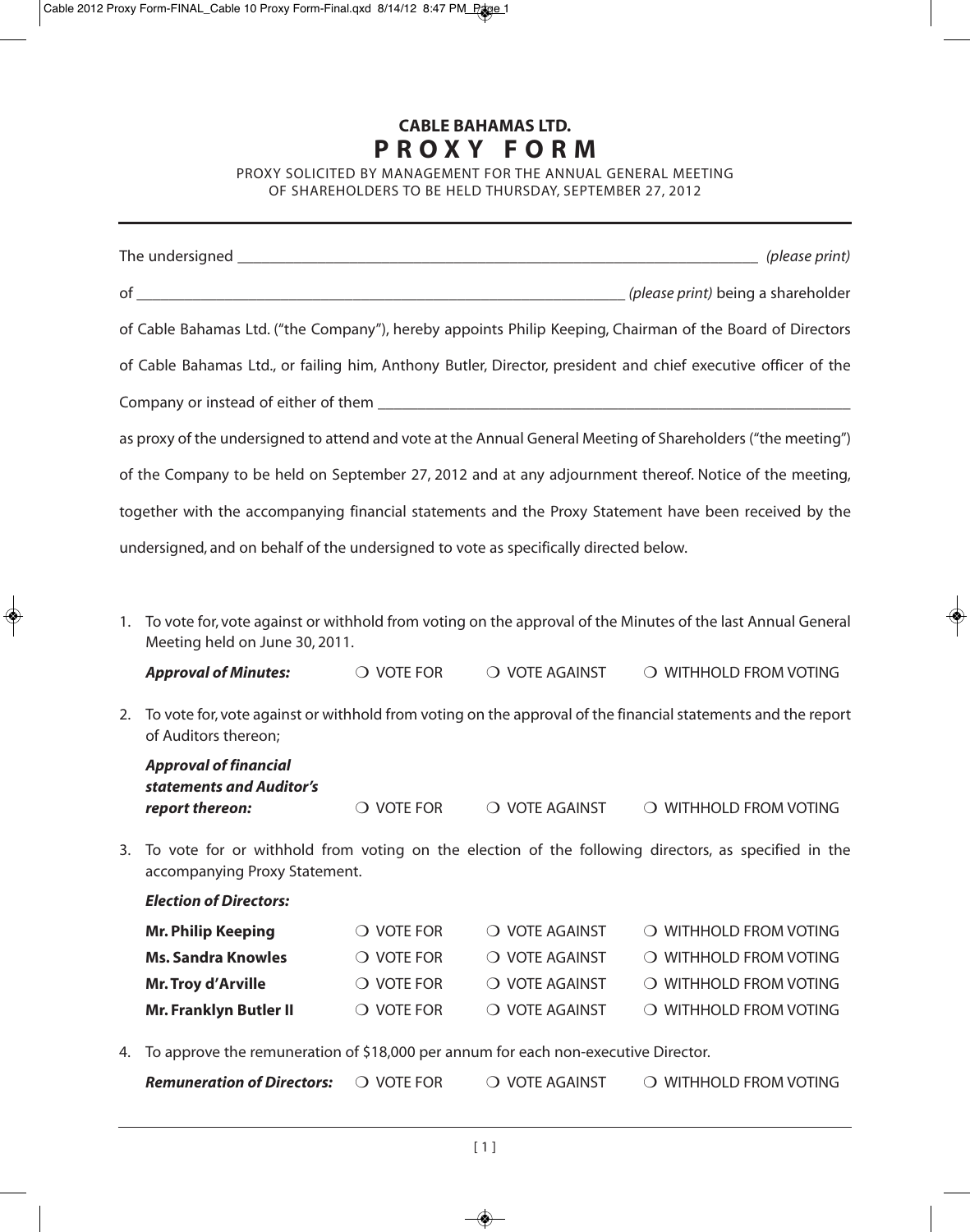## **CABLE BAHAMAS LTD. P R O X Y F O R M**

PROXY SOLICITED BY MANAGEMENT FOR THE ANNUAL GENERAL MEETING OF SHAREHOLDERS TO BE HELD THURSDAY, SEPTEMBER 27, 2012

|    | 5. To approve the remuneration of \$25,000 per annum for the Chairman.                                                                                                 |                     |                |                                                                                                                                                                                                                       |  |  |
|----|------------------------------------------------------------------------------------------------------------------------------------------------------------------------|---------------------|----------------|-----------------------------------------------------------------------------------------------------------------------------------------------------------------------------------------------------------------------|--|--|
|    | <b>Remuneration of Chairman:</b>                                                                                                                                       | O VOTE FOR          | O VOTE AGAINST | <b>WITHHOLD FROM VOTING</b><br>$\left( \right)$                                                                                                                                                                       |  |  |
| 6. | To approve the Board and committee meeting fee of \$1,200.                                                                                                             |                     |                |                                                                                                                                                                                                                       |  |  |
|    | <b>Board and Committee</b><br><b>Meeting Fee:</b>                                                                                                                      | $\bigcirc$ vote for | O VOTE AGAINST | O WITHHOLD FROM VOTING                                                                                                                                                                                                |  |  |
| 7. | To approve the dividends declared by the Company for the year ended December 31, 2011.                                                                                 |                     |                |                                                                                                                                                                                                                       |  |  |
|    | <b>Approval of Dividends:</b>                                                                                                                                          | $\bigcirc$ vote for | O VOTE AGAINST | O WITHHOLD FROM VOTING                                                                                                                                                                                                |  |  |
|    | 8. To ratify and confirm all acts, transactions and proceedings of Directors, Officers and Employees of the<br>Company for the financial year ended December 31, 2011. |                     |                |                                                                                                                                                                                                                       |  |  |
|    | <b>Ratification of Directors</b><br><b>Officers &amp; Employees:</b>                                                                                                   | $\bigcirc$ vote for | O VOTE AGAINST | O WITHHOLD FROM VOTING                                                                                                                                                                                                |  |  |
|    |                                                                                                                                                                        |                     |                | 9. To vote for or withhold from voting on the appointment of Deloitte & Touche, 2nd Terrace, Collins Avenue,<br>P. O. Box N 7120, Nassau, Bahamas as the Auditor of the Company and to authorize the Directors to fix |  |  |

their remuneration.

| <b>Appointment of</b>         |                     |                |                                 |
|-------------------------------|---------------------|----------------|---------------------------------|
| <b>Deloitte &amp; Touche:</b> | $\bigcirc$ vote for | ○ VOTE AGAINST | $\bigcirc$ withhold from voting |

10. To vote in their discretion upon any other business which may properly come before the meeting or any adjournment thereof.

The undersigned revokes any prior proxies to vote the shares covered by this proxy.

**This proxy is solicited on behalf of the Management of the Company and will be voted as directed in the spaces provided above or, if no direction is given it will be voted in the affirmative for each of the above proposals.**

| Dated this | day of |  |  |
|------------|--------|--|--|
|------------|--------|--|--|